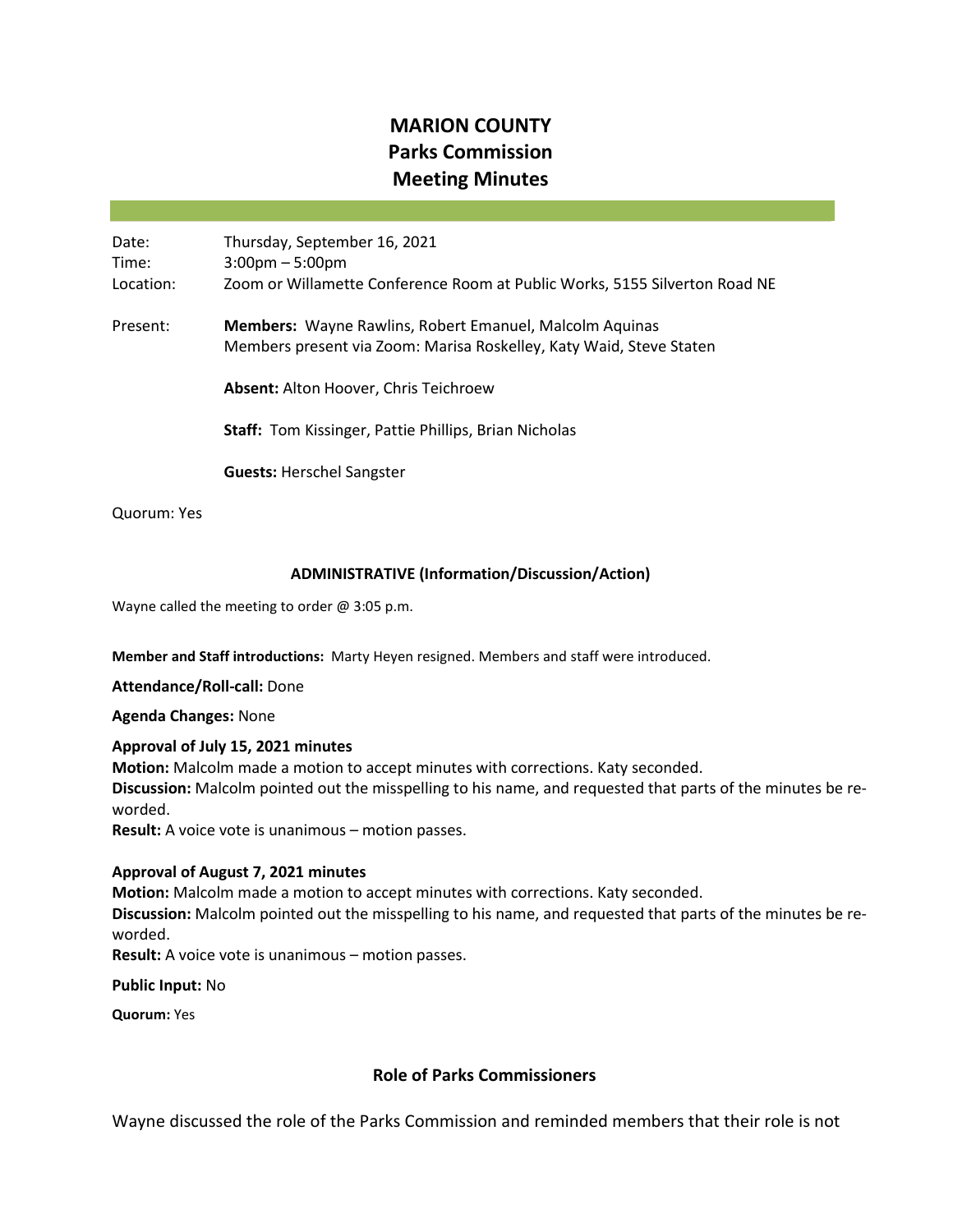to get involved with staff operations. Commission members should contact Tom, Brian or Russ if they see something going on in the parks that they think needs addressing. The new Parks Commission members may not understand their role.

## **Bylaws and Handbook**

Tom said that the Board of Commissioners passed the most recent version of the bylaws. The big change will be that the Parks Commission went from having only seven members to having between seven and eleven members. There are now three open positions because Marty resigned. The Parks Commission needs to be active and engage because of the upcoming choices and decisions. All commission members will receive an email version of the new bylaws.

## **Santiam Canyon Update**

#### **FEMA**

Tom said the results from the project called the Consolidated Resources Center (CRC) came back from Federal Emergency Management Agency (FEMA). The estimates that FEMA provided were lower than expected and that is because FEMA does not really know the real costs of replacing parks. Tom will be going through the results line by line, like an insurance adjuster and will go back and forth with the CRC until the numbers get closer to what we can expect. Once Marion County knows what FEMA will settle on, then we can figure out how to get the rest of the money for the concept plans that we have from Walker Macy.

## **Walker Macy**

Marion County is currently negotiating a scope and fee for phase 2. Phase 2 is going to take those concepts and layout funding options like the American Rescue Plan Act (ARPA), the new infrastructure bill, and parks fees. That funding plan will look at Marion County parks as a whole not just Santiam Canyon. This will be a 10-year plan that will define how we will rebuild the area.

The last phase focuses on reconstruction by returning the parks to a natural state. With the restoration phase, there has been a lot of interest from other organizations such as state parks, the North Santiam Watershed Council, Marion Soil and Water Conservation. They will work with us to help restore Santiam Canyon and adapt it for the future.

Packsaddle is open to the public, though that can change from day to day depending on what the Oregon Department of Transportation schedule for clearing trees.

Brian Nicholas said that FEMA is not usually included in the recovery process. The interaction to get funds from FEMA will be a battle. Tom said that we are exploring other options because of that.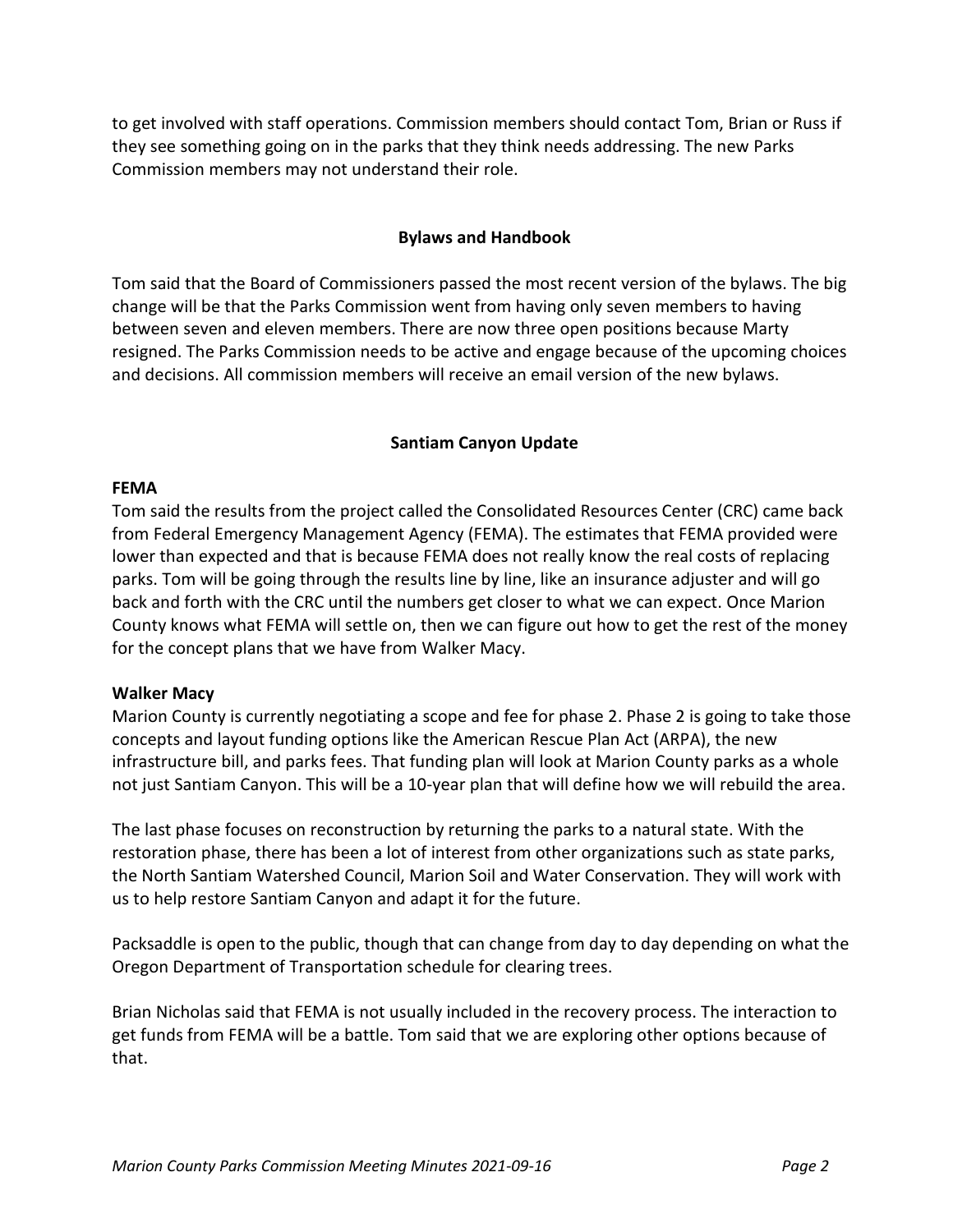## **Staff Updates**

## **Ice Storm**

Tom said that clean up from the ice storm was complete except for a small section of Eola Bend. Marion County is working with FEMA again to put together as a recovery package, but a lot of the work that we already performed will not count. What will be reimbursable are instances of when Marion County hired contractors to do part of the cleanup.

# **Auburn Conversion**

Tom said that the Board of Commissioners was presented with Macleay and they responded by asking Marion County to look at other options. Macleay is still an option. Katy asked clarification questions regarding the value of land that for the conversion project.

# **Road Closure/Gates**

Gates were installed at North Fork Road, Pioneer Road, and Gates Hill Road but are not yet functional. The North Fork Recreation Group is taking a trip to the gates the following day to discuss access through the gates. Access will be one of three methods: a code (key pad), a clicker (like a remote control) or a card depending on the user. The roads and engineering team has built a turnaround and added lighting and signs to make the area safe. The gates will break away when/if someone runs their car or truck through them.

# **Upcoming ORPA Conference**

The Oregon Recreation & Parks Association is coming up in October if anyone is interested in attending. Tom and Russ will be attending as staff. Parks Commission members should let Tom know if they want to attend. Wayne said that he thought that the recordings of the classes were available up to two weeks after the conference.

## **North Santiam State Recreation Area**

Marion County is talking with the state to manage operations of the North Santiam Recreation Area. The area has river and boat access. Rafters put in at Packsaddle and exit at North Santiam State Recreation Area. The campsite that is part of the recreation area is currently open for day use only. Marion County is looking to build 16 cabins in the area. The team that manages the site will be able to use an additional building that will be built for that purpose.

## **Nominations Chair/Vice-Chair**

Wayne said that the Commission normally has nominations in January, but due to unforeseen circumstances, chair and vice-chair nominations are happening now. The two positions serve for two-year terms. The Commission discussed the expectation that the vice-chair would normally transition to the chair position at the end of the two years.

Wayne opened the floor for nomination for chair for the Parks Commission.

**Motion:** Bob and Malcolm nominated Wayne. Marisa seconded.

**Discussion:** There were no other nominations.

**Results:** A voice vote is unanimous – motion passes.

Wayne will be chair subject to the actual appointment by the Marion County Board of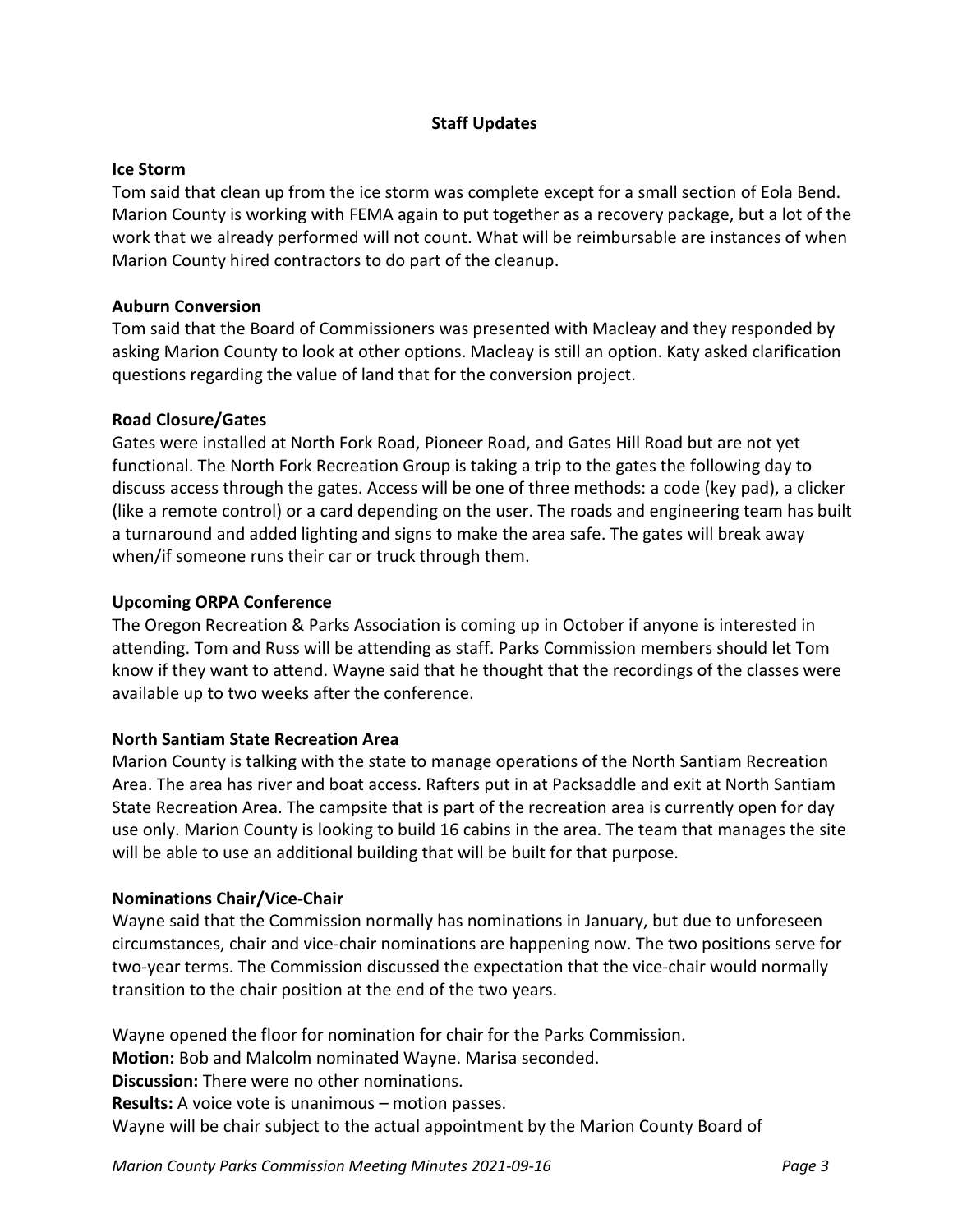# Commissioners.

Wayne opened the floor for nomination for vice-chair for the Parks Commission. **Motion:** Malcolm nominated Katy as vice-chair. **Discussion:** There were no other nominations. **Results:** A voice vote is unanimous – motion passes. Katy will be vice-chair subject to the actual appointment by the Marion County Board of Commissioners.

# **Commissioners Roundtable**

Katy asked how Marion County is working around the Oregon Department of Transportation's cleanup of trees. Tom that Marion County and ODOT's team are working together with a schedule.

Bob asked if there was staff to be able to handle all work involved with FEMA and Auburn Conversion. Tom said that Marion County has Steve Nero (Medium Equipment Operator) and Russ Dilley (Parks Coordinator). Tom oversees coordination of the parks. Tom initially had three parts to his job, Parks Program Supervisor, Waste Reduction, and Scales Attendant Supervisor, but the Scales Attendant Supervisor position is no longer a part of his job description as Marion County is hiring a new person just to manage Scales Attendants.

Malcolm acknowledged that the BOC had asked Marion County to explore different avenues for the Auburn Conversion project. He asked if a field trip to Macleay was still possible. Tom said that it was possible and that we would issue a Doodle poll to find the best time for most members. Tom reminded the commission that Macleay still had some storm debris. Wayne reminded the group that the commission needs to be considerate of the rights of the neighbors but also of the group. Wayne is equally excited about the possibility of Macleay being a park for the future but will understand if that does not occur. The neighbors of Macleay may become more comfortable with the site given time and information.

Wayne introduced Brian Nicholas.

Wayne thanked Herschel for coming to the meeting.

Steve had to step away for part of the meeting but had questions about the gate operations at North Fork Road, Pioneer Road, and Gates Hill Road.

Wayne said the newspaper reported that there are currently two lawsuits generated by families in relation to the Santiam Canyon fire. Wayne asked Brian if Marion County was named in the lawsuits, though he is aware that Brian cannot make any statements. Wayne asked if there was any anticipated effect on the operations of the parks due to the lawsuit. Brian said that the only issue is the request that the Board of Commissioners made regarding renaming a park after one of the victims who died in the fire.